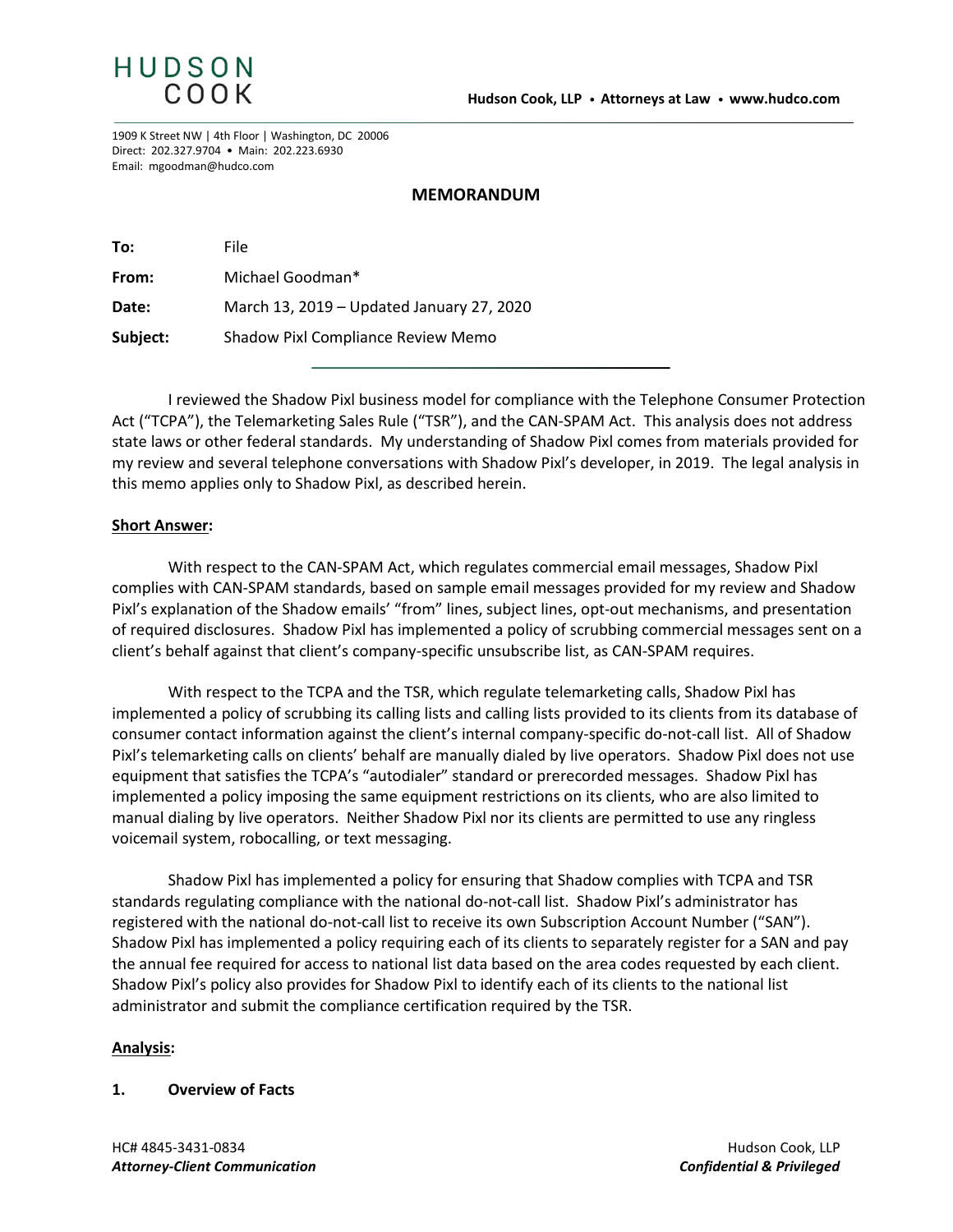This memo presents a compliance analysis of Shadow Pixl under federal telemarketing and email marketing standards. Shadow Pixl offers its clients enhanced options for delivering marketing messages to consumer prospects. Shadow Pixl offers to deliver these enhanced options by appending contact information to clients' identified website visitor prospect lists. Shadow Pixl initially contacts clients' prospects by email. These email contacts are intended to elicit an inquiry from the prospect expressing interest in the client's products and services. Sample Shadow emails encourage the recipient to "Reply with the best number to reach you," and they explain that the client will respond with a contact to, for example, discuss a trade-in for the prospect's current vehicle and schedule a test drive for a new vehicle.

Whether or not a prospect responds to Shadow Pixl's emails, Shadow Pixl may call the prospect on the client's behalf and the client may call the prospect directly. Shadow Pixl scrubs its database of consumer contact information against the national do-not-call list and does not append any phone numbers on the then-current national list to information used by Shadow Pixl to place calls or provided to clients for their own calling campaigns. Shadow Pixl has implemented a policy of scrubbing each client's company-specific do-not-call list against its database of consumer contact information for that client. This means that Shadow Pixl does not call any prospect phone numbers on the client's internal do-not-call list and clients do not receive any prospect phone numbers on their own company-specific do-not-call list.

All of Shadow Pixl's calls on its clients' behalf are manually dialed by live agents. Shadow Pixl does not use technology that could satisfy the TCPA's "autodialer" definition.<sup>[1](#page-1-0)</sup> In addition, Shadow Pixl does not use prerecorded messages or ringless voicemail technology to contact clients' prospects. Shadow Pixl has implemented a policy imposing the same restrictions on clients, who are also limited to manual dialing by live agents and prohibited from using ringless voicemail services. (Shadow Pixl already prohibits clients from engaging in robocalling or delivering text messages to prospects.) This means that the TCPA's "prior express written consent" standard for calls that use an autodialer or a prerecorded message would not apply to Shadow Pixl's calls on behalf of its clients or clients' own calls to prospects who have been included in Shadow.<sup>[2](#page-1-1)</sup>

# **2. Forms of Consumer Contact**

# **a. Shadow Pixl Emails**

In connection with this compliance review, Shadow Pixl provided six sample email messages that it sends to consumer leads on behalf of its clients. These emails identify the client in the "from" line. The subject lines include the client's name and other content. The body of the messages includes an unsubscribe mechanism and the client's address. The messages explain why the consumer is receiving the message and include a "call to action" with the client's phone number or an invitation to reply to the email with contact information if the consumer is interested in doing business with the client.

<span id="page-1-1"></span><span id="page-1-0"></span><sup>1</sup> 47 C.F.R. § 64.1200(f)(2): Equipment which has the capacity to store or produce telephone numbers to be called using a random or sequential number generator and to dial such numbers.  $2$  See 47 C.F.R. §§ 64.1200(a)(2)-(3); (f)(8).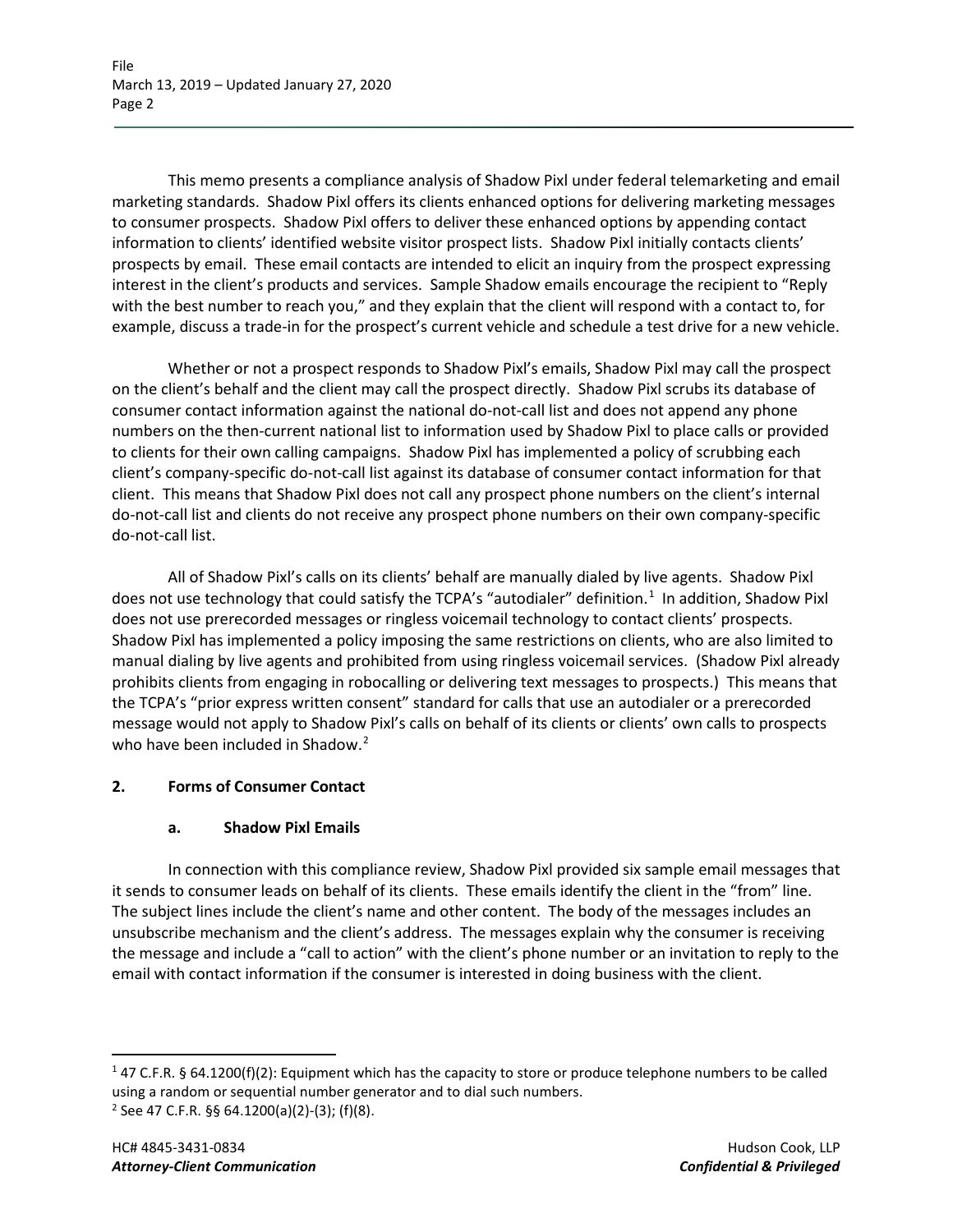File March 13, 2019 – Updated January 27, 2020 Page 3

At the federal level, these emails are commercial messages regulated by the CAN-SPAM Act. This Act does not require the consumer's advance permission or consent to send commercial messages. CAN-SPAM prohibits false or misleading transmission information, including in the message's "from" line. A "from" line that accurately identifies any person who initiated the message complies with this provision.<sup>[3](#page-2-0)</sup> All of Shadow Pixl's sample emails comply because they identify the client.

CAN-SPAM also prohibits deceptive subject lines. A subject line is deceptive if the initiator has actual knowledge, or knowledge fairly implied on the basis of objective circumstances, that the subject line is likely to mislead a reasonable consumer about a material fact regarding the email.<sup>[4](#page-2-1)</sup> Shadow Pixl has implemented a policy to ensure that all commercial emails that it sends on behalf of clients use subject lines that are consistent with the content of the message and that indicate the message's purpose to the recipient. The following subject lines from the sample Shadow messages provided for review would comply with this CAN-SPAM standard: "May we purchase your vehicle?"; "We now deliver vehicles for test drive to your home or work."; and "Your Turf, Your Schedule, Your Call. Have Our staff deliver a test drive to your home or work." The subject lines in the sample messages also include the client's name. That is helpful but not required by CAN-SPAM.

CAN-SPAM requires a clear and conspicuous opt-out mechanism in every commercial message. The opt-out mechanism must be internet-based, such as a reply email or a link to a website.<sup>[5](#page-2-2)</sup> Shadow Pixl has implemented a policy of providing internet-based opt-out mechanisms exclusively in every commercial message and processing opt-out requests within ten minutes, much faster than the CAN-SPAM standard of ten business days.<sup>[6](#page-2-3)</sup>

Shadow Pixl has implemented a policy of scrubbing its commercial email delivery lists against the client's internal unsubscribe list. CAN-SPAM prohibits sending commercial messages to consumers on behalf of a client who has previously received an opt-out request from that consumer, and Shadow Pixl's scrubbing policy is consistent with this statutory standard.

## **b. Shadow Pixl Outbound Calls**

Either the client or Shadow Pixl, on the client's behalf, may call consumer prospects, whether or not the prospect responds to the emails that Shadow Pixl sends on the client's behalf. When Shadow Pixl places calls on behalf of the client, all of Shadow Pixl's calls are manually dialed by a live representative. Shadow Pixl does not place calls using technology that satisfies the TCPA's "autodialer" definition and does not use prerecorded messages, including ringless voicemail services. This means that the TCPA's consent requirements for using these technologies do not apply.<sup>[7](#page-2-4)</sup>

Shadow Pixl scrubs its calling lists against the national do-not-call list in connection with all campaigns of outbound telemarketing calls on behalf of all clients. This means that Shadow Pixl does

<span id="page-2-0"></span> $3$  15 U.S.C. § 7704(a)(1).

<span id="page-2-1"></span><sup>4</sup> 15 U.S.C. § 7704(a)(2).

<span id="page-2-2"></span> $5$  15 U.S.C. § 7704(a)(3).

<span id="page-2-3"></span><sup>6</sup> 15 U.S.C. § 7704(a)(4). CAN-SPAM's opt-out provision also restricts the sender's ability to release the email addresses of opted-out consumers. Shadow Pixl must ensure that it uses consumers' unsubscribe requests only for that purpose.

<span id="page-2-4"></span> $7$  47 C.F.R. § 64.1200(a)(2)-(3).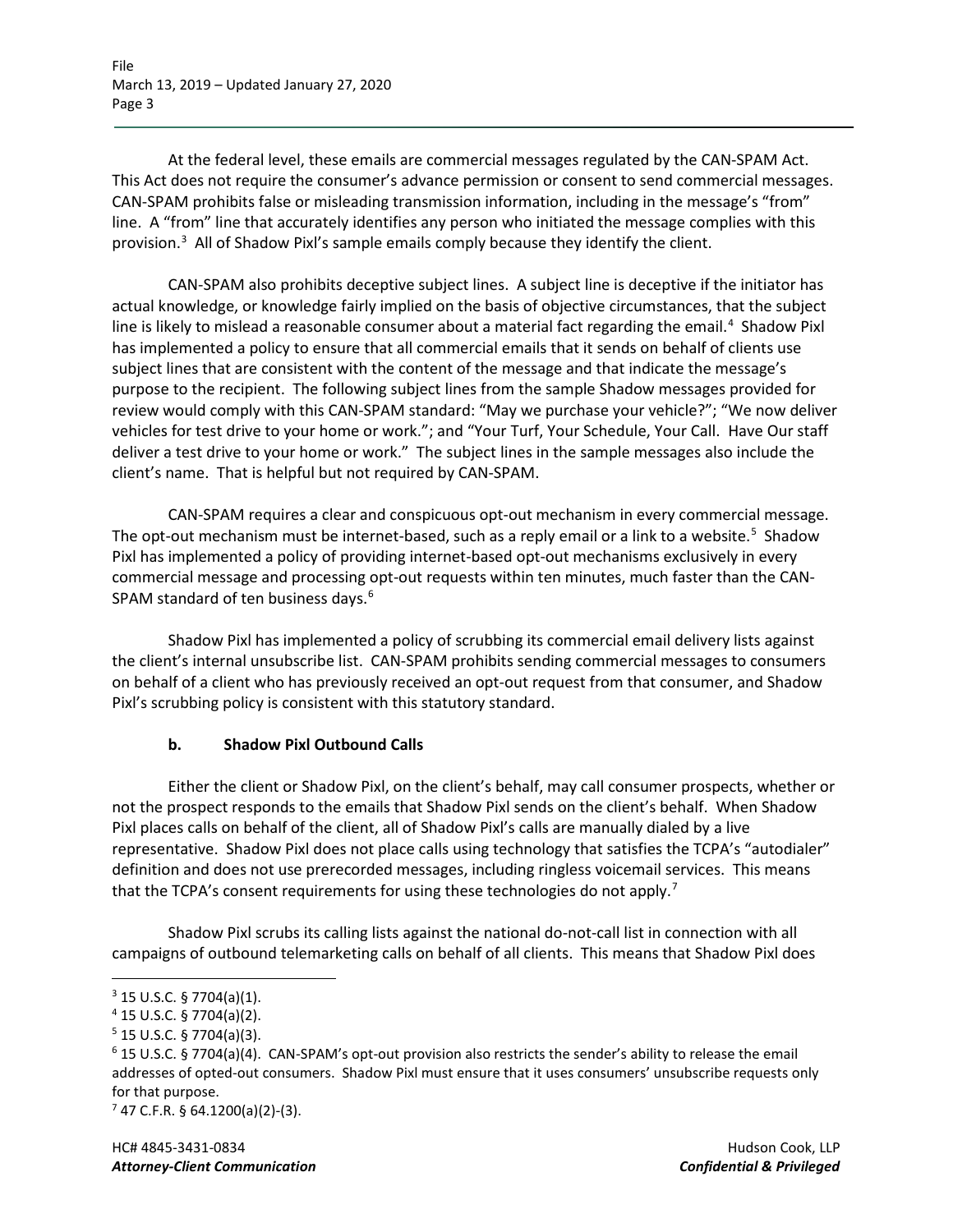File March 13, 2019 – Updated January 27, 2020 Page 4

not need to rely on an exception to the national do-not-call list, such as an established business relationship or the consumer's express agreement to be called.

The TCPA and the TSR also require Shadow Pixl to honor any company-specific do-not-call requests that consumers have made to the client on whose behalf Shadow Pixl is calling.<sup>[8](#page-3-0)</sup> Shadow Pixl has implemented a policy requiring its clients to make the clients' company-specific do-not-call information available to Shadow Pixl, either by providing the information to Shadow Pixl for scrubbing or by having Shadow Pixl submit its calling lists to the client for the client to conduct the scrub.

Note that, at the federal level, there are additional standards that apply to the outbound telemarketing calls that Shadow Pixl places on behalf of its clients. [9](#page-3-1) These include required disclosures, prohibited misrepresentations, transmission of caller ID information, and recordkeeping requirements. If Shadow Pixl would like additional information about these standards or if Shadow Pixl would like me to review its telemarketing scripts or its telemarketing compliance policies and procedures, please let me know.

## **c. Client Outbound Calls**

As noted above, Shadow Pixl's client could call a consumer prospect on the client's own behalf, whether or not the consumer responds to Shadow Pixl's email. The client could also place subsequent calls to the consumer after Shadow Pixl has placed the initial call. Shadow Pixl has implemented a policy of requiring all clients' outbound telemarketing calls to consumers within the Shadow product to be manually dialed by live operators; autodialer calls, prerecorded messages, ringless voicemail services, text messages, and robocalls are prohibited.

As noted above with respect to Shadow Pixl's calls, Shadow Pixl scrubs clients' call lists against the national do-not-call list. This means that the clients' calls comply with federal telemarketing standards requiring compliance with the national do-not-call list, just as Shadow Pixl's calls comply, based on Shadow Pixl's scrub against the national list. The clients' obligations to obtain a SAN from the national do-not-call list and pay any required fee for access to national do-not-call list information are addressed below.

Shadow Pixl's clients would also need to scrub their internal calling lists against their own company-specific do-not-call lists. Federal telemarketing standards do not create an exception from this requirement based on the fact that a consumer who previously made a company-specific do-not-call request subsequently expressed interest in a new offer from the company.[10](#page-3-2)

As explained above, note that, at the federal level, there are additional standards that apply to the outbound telemarketing calls that Shadow Pixl facilitates and that its clients place on their own behalf. These include required disclosures, prohibited misrepresentations, transmission of caller ID information, and recordkeeping requirements. If Shadow Pixl would like additional information about

<span id="page-3-0"></span> $847$  C.F.R. § 64.1200(d); 16 C.F.R. § 310.4(b)(1)(iii)(A).

<span id="page-3-2"></span><span id="page-3-1"></span><sup>&</sup>lt;sup>9</sup> 16 C.F.R. Part 310 (FTC's Telemarketing Sales Rule); 47 C.F.R. §§ 64.1200; 64.1601; 64.1604 (FCC's TCPA rules).  $10$  16 C.F.R. § 310.4(b)(1)(iii).